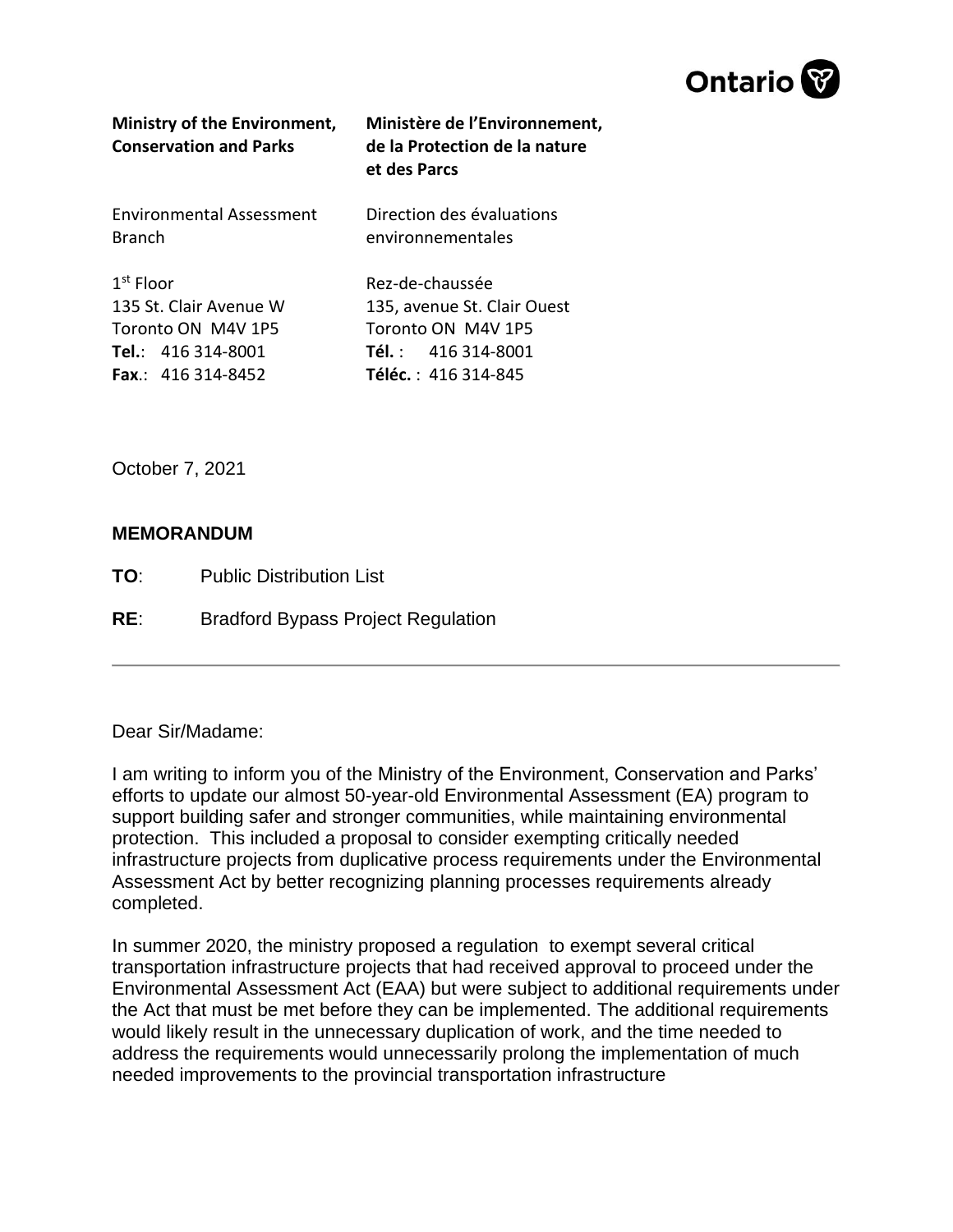The projects identified for consideration as part of the proposed regulation included a proposed new freeway linking Highway 400 to Highway 404 in Bradford West Gwillimbury, referred to as the Bradford Bypass, that completed an individual EA process and received approval under the EAA to proceed; and, 38 regional road projects, which involve the creation of new roads, improvements to increase capacity and the rehabilitation of existing transportation infrastructure, that received approval to proceed under the Provincial Transportation Facilities Class Environmental Assessment (MTO Class EA). In consultation with the Ministry of Transportation (MTO) and given the potential for proposed amendments to the MTO Class EA, the 38 regional road projects are no longer being considered for exemption.

I would like to take this opportunity to inform you that the ministry has made a regulation under the EAA that conditionally exempts the Bradford Bypass from duplicative requirements of the EAA, which it has already met through processes it has completed. The exemption is subject to conditions to promote environmental protection and provide for continued consultation with government agencies, Indigenous communities and members of the public. The regulation came into effect on October 1, 2021.

The regulation supports the government's goals for modernizing Ontario's environmental assessment program, which include:

- Ensuring better alignment between the level of assessment and level of environmental risk associated with a project.
- Eliminating duplication between environmental assessment requirements and other processes.
- Using a single process for consultation and evaluation.

On July 8, 2020 our proposal was posted on the Environmental Registry of Ontario (ERO) website for a 45-day review and comment period. The ministry communicated the proposed changes directly to Indigenous communities, government agencies, and interested members of the public. We also held information webinars and organized meetings with specific Indigenous communities to answer questions about the proposal.

All comments and feedback received were considered in making a decision on this proposal. For more information on the government's decision, please see the complete decision notice at [https://ero.ontario.ca/notice/019-18](https://ero.ontario.ca/notice/019-1)83.

The regulation will serve to eliminate duplication between EAA requirements and the requirements of other regulatory processes that consider environmental protection that must be met before the Bradford Bypass can be implemented. The regulation will also consolidate the EAA requirements that must be met to advance the Bradford Bypass to implementation into a single regulatory process. By combining these requirements into a single process, by way of regulatory conditions, the regulation will establish a more efficient EA assessment process. This will allow the MTO to advance the implementation of this critically needed transportation infrastructure in a much more efficient and timely manner.